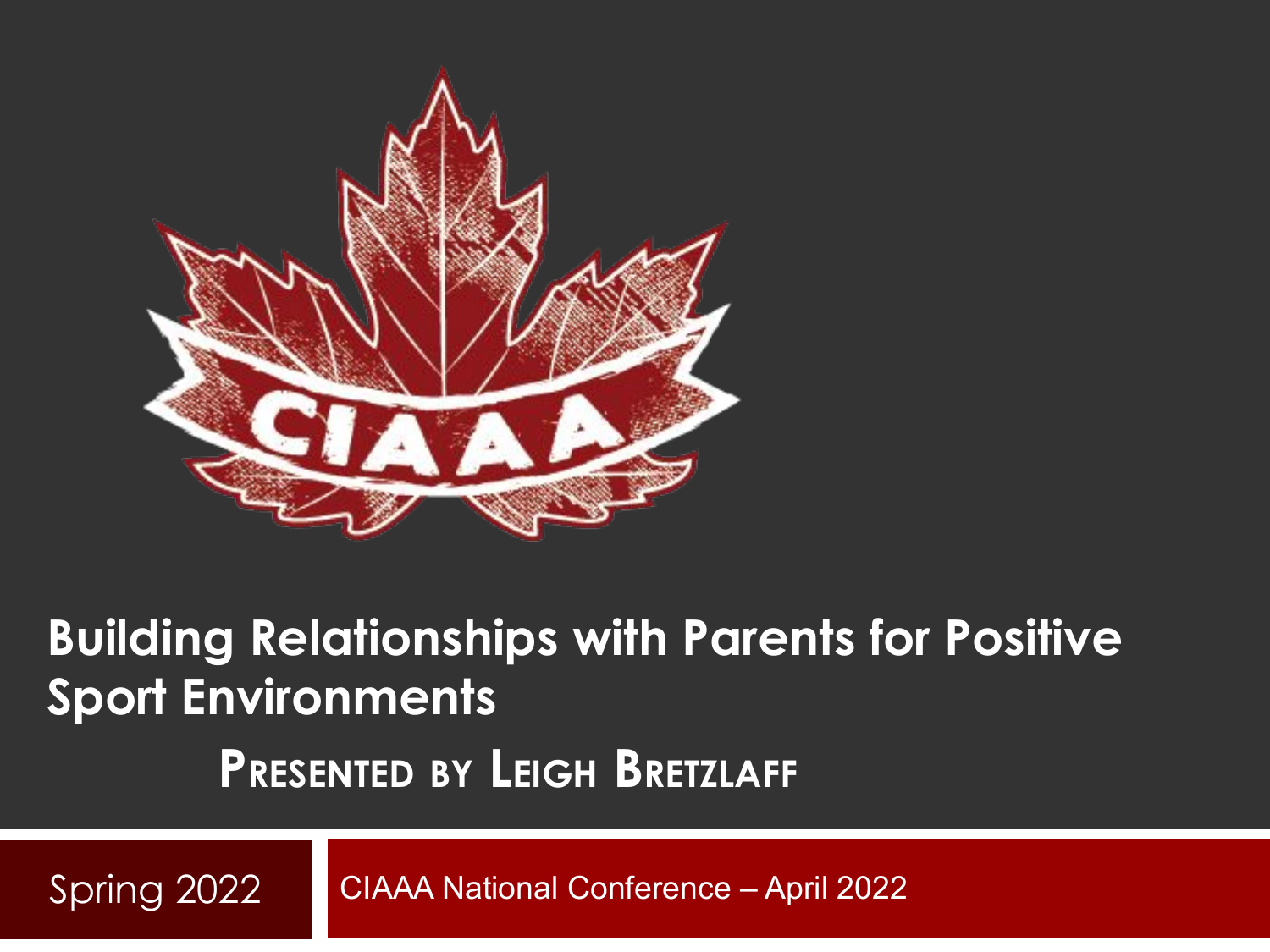#### **Building Relationships with Parents for Positive Sport Environments**

"An ounce of prevention is worth a pound of cure."

-Benjamin Franklin (1706 – 1790)

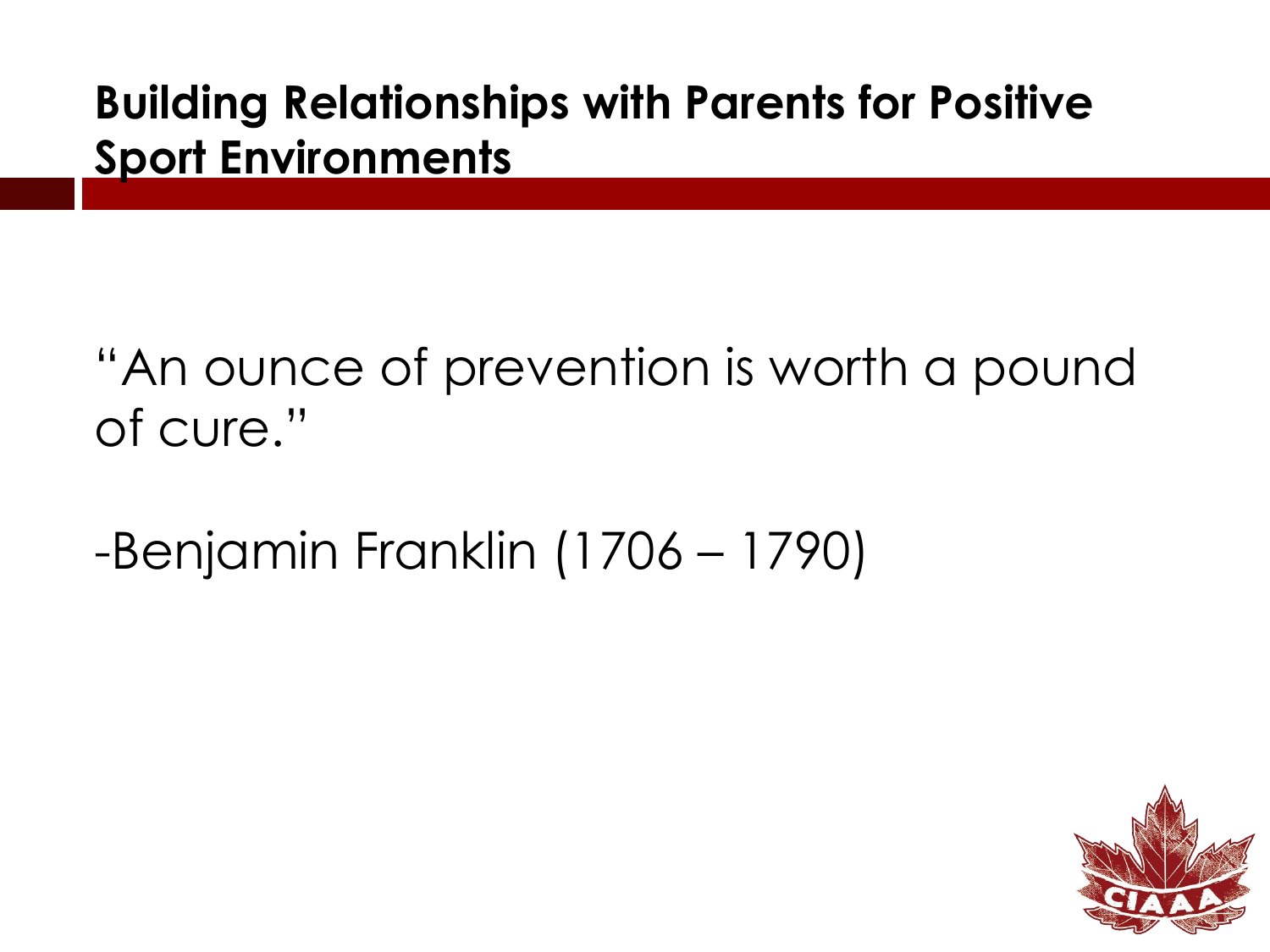# **Why do parents get upset?**

- Child did not get his/her number
- The players on my child's team are not good enough
- There is not enough skill work being done in practice
- The team does not run enough plays and lacks organization
- One of the players on the team hogs the ball
- There are too many players on the team
- Either the competition is too good or not good enough
- The other team ran the score up on us
- Not enough playing time for my son/daughter
- My child is not getting enough touches of the ball in games
- I do not want my son/daughter to lose interest in the sport because the team is weak
- I am concerned about my child's development because the skill level of his/her team
- The coaches' son/daughter is being favored
- The referee was terrible and favored the other team
- My child's coach stinks and does not know what he/she is doing
- Think school sports are club sports and should be treated as such

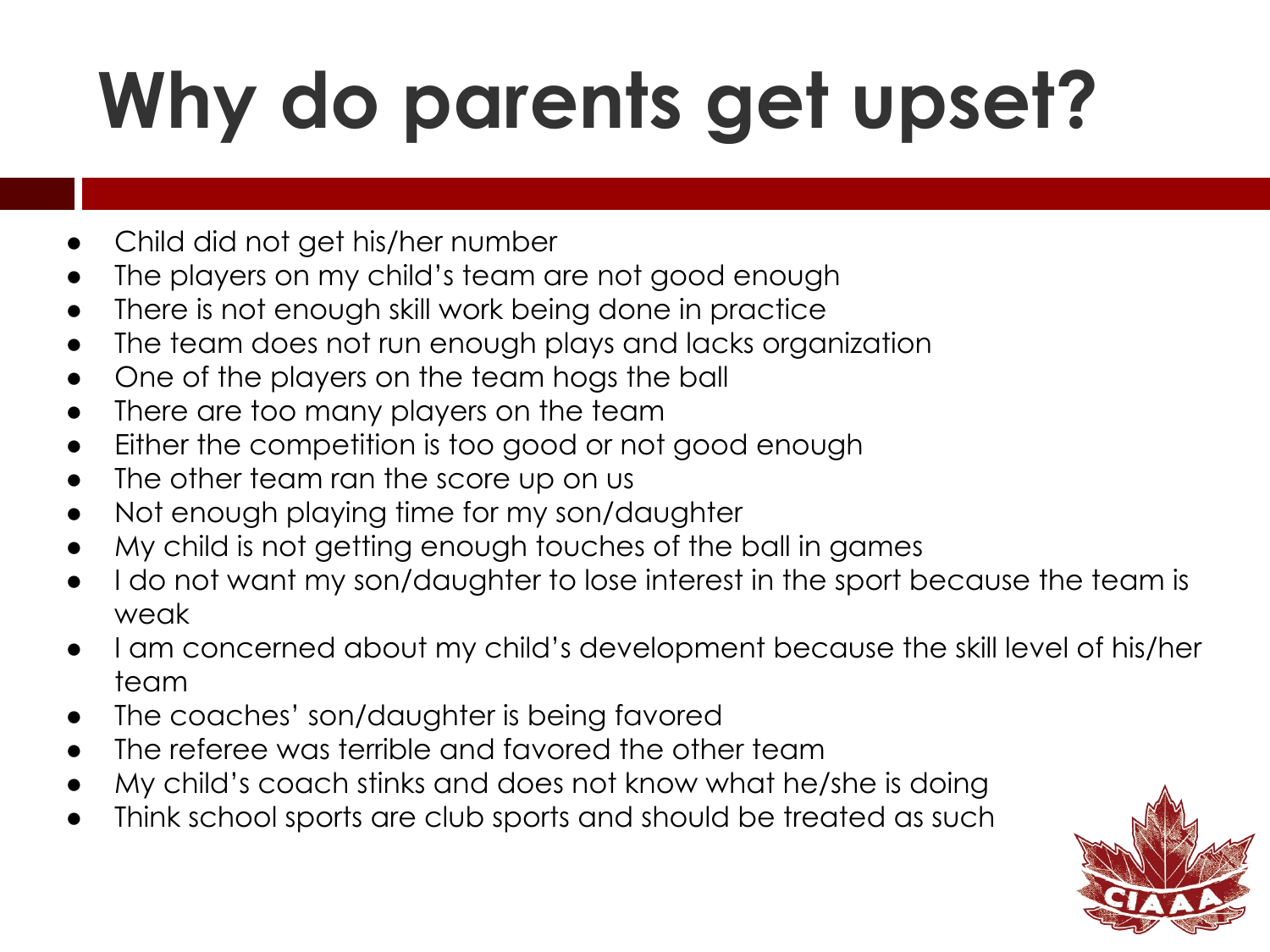Screaming at the coaches and players won't make them perform any better. Shut up and go get some nachos. You'll feel better soon.



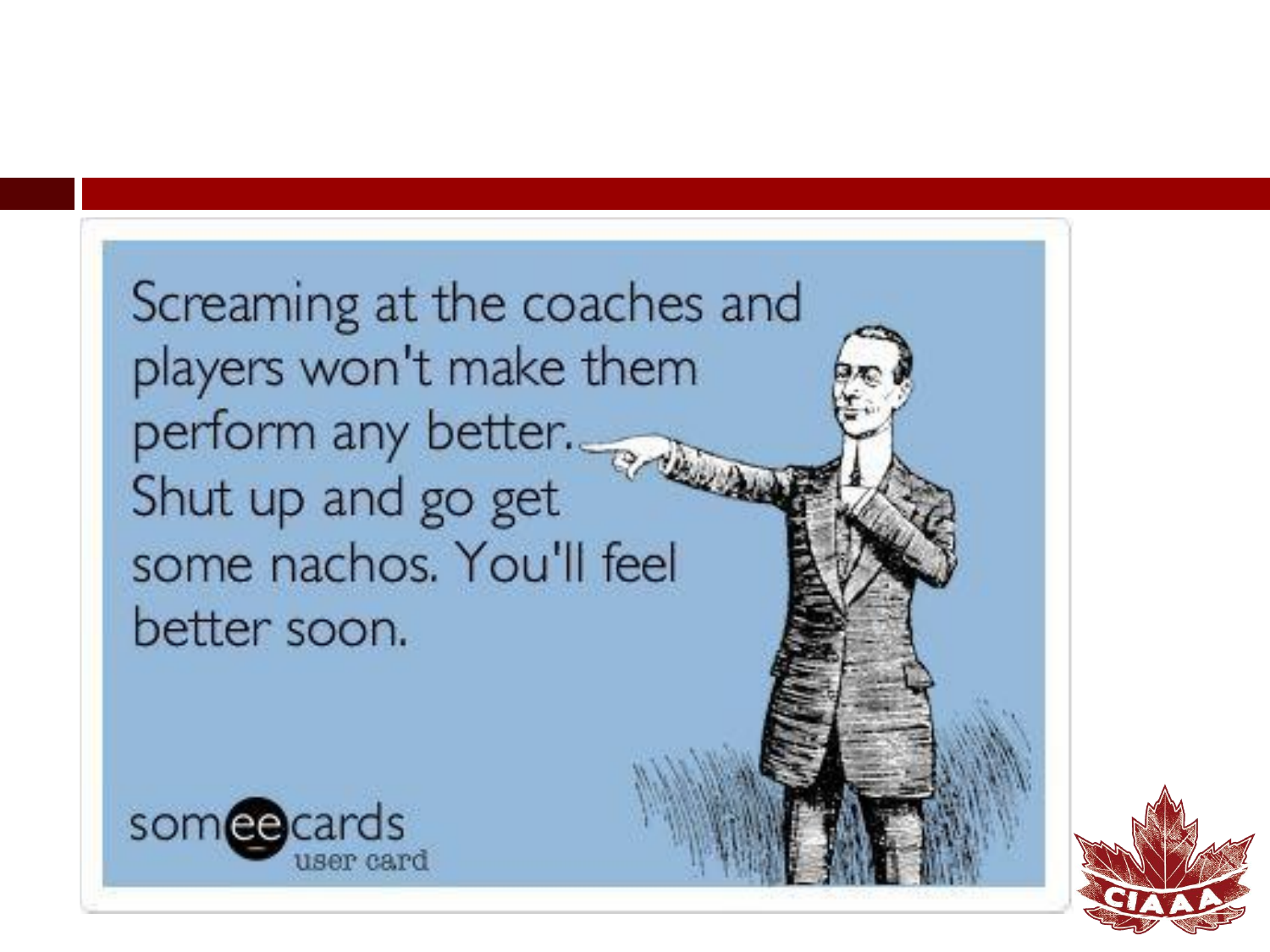#### **Importance of Parent Engagement**

When dealing with parents, teachers/coaches in general, you have three options. Which would you choose?

- A. Actively involve them as members of the team in a purposeful and planned fashion
- B. Ignore them and hope they will learn how to behave appropriately or simply disappear through some divine intervention
- C. Deal with them only when a crisis occurs when there is no option or alternative.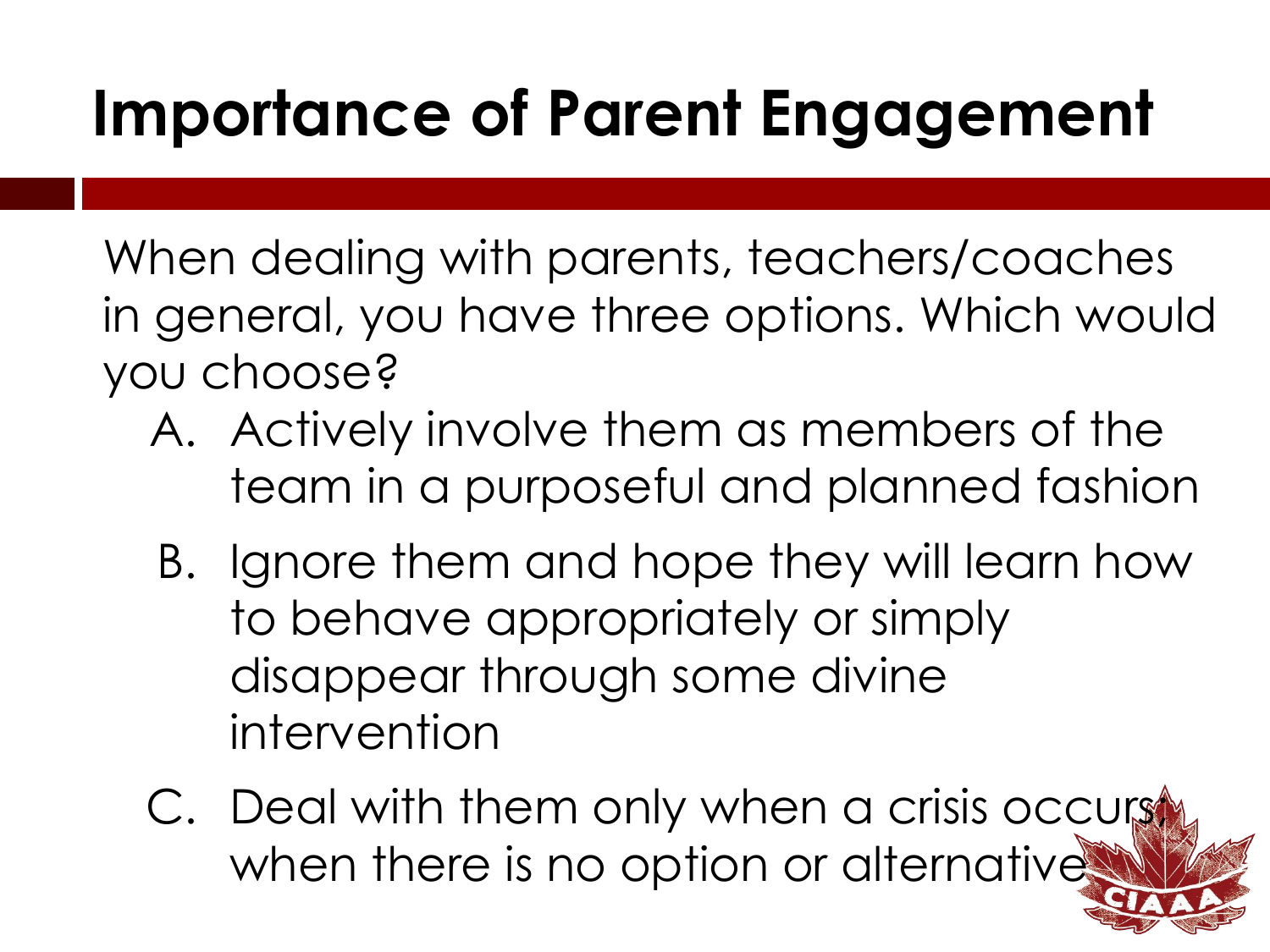### **Athletic Triangle**

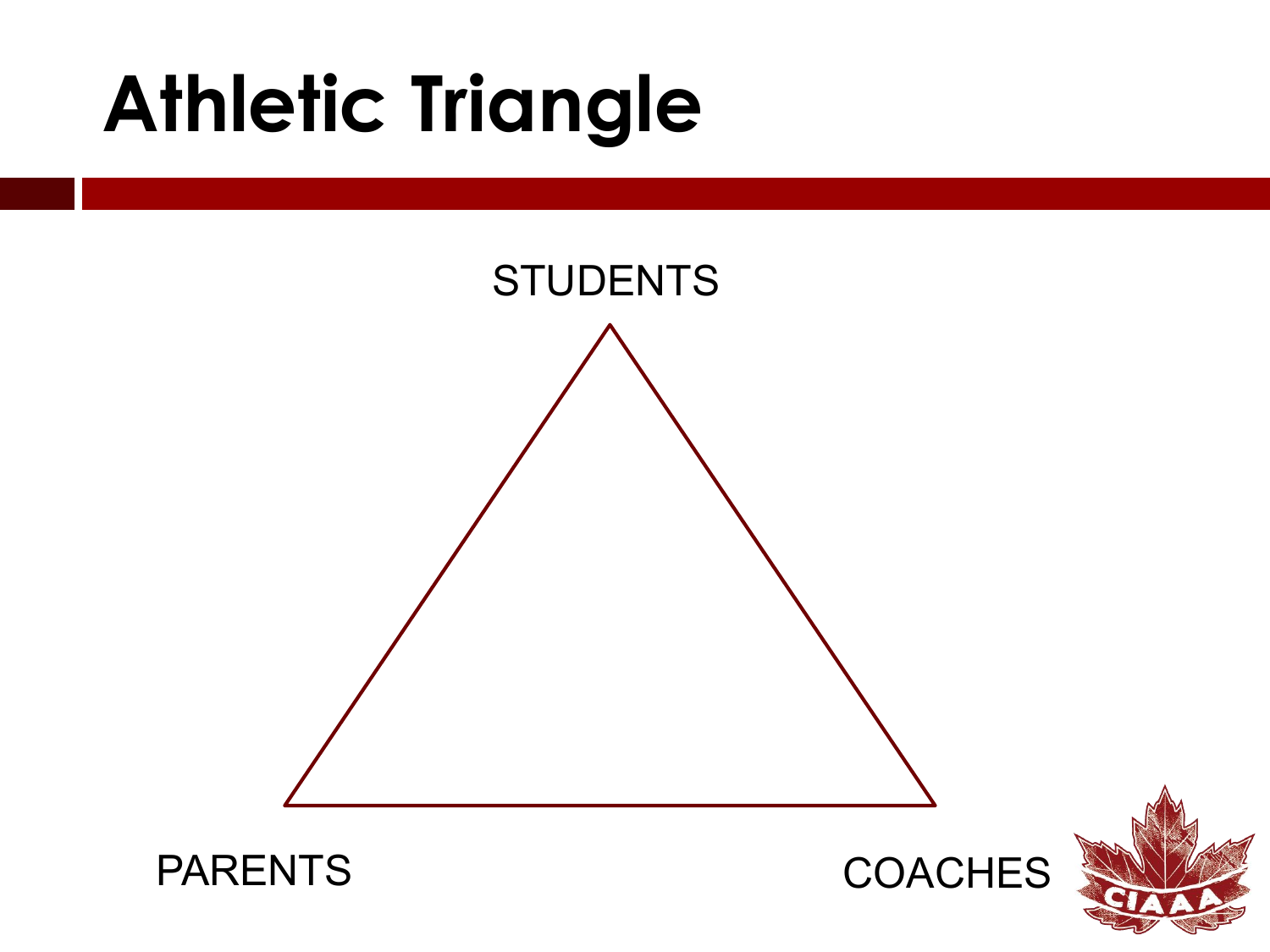#### **Building Relationships with Parents for Positive Sport Environments**

At one point during a game a teacher/coach called over one of his basketball players and asked "Do you understand what good sportsmanship is? Do you understand what educational athletics is all about?"

The young played nodded in affirmation

"So," the teacher/coach continues, "I'm sure you know that when a foul is called you shouldn't argue, curse, attack the referee or call them names. Do you understand that?"

Again the young male student nodded

 The teacher/coach continued. "And when I take you out of the game so another student gets a chance, it's not good sportsmanship to call your coach a stupid idiot is it?"

Again the student nodded

"Good." said the teacher/coach. "Now go into the stands and explain all of this to your mother and father."

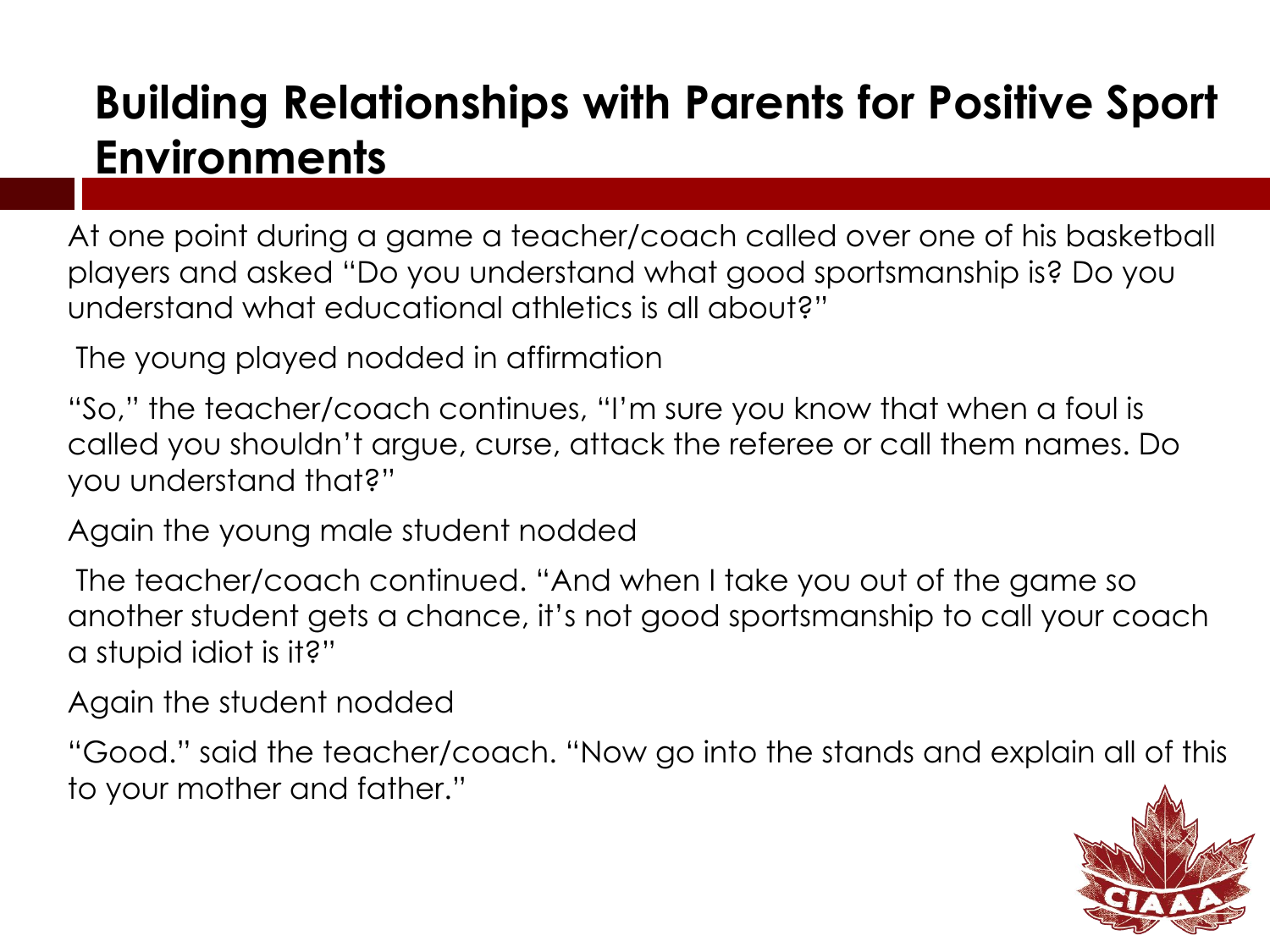### **Communication**

- Must be about opening and strengthening the lines of communication
- **•** Parents have the right and the responsibility to inquire about all aspects that involve their kids, including athletics
- **•** It is through communication that respect, credibility, and trust are built or the lack thereof.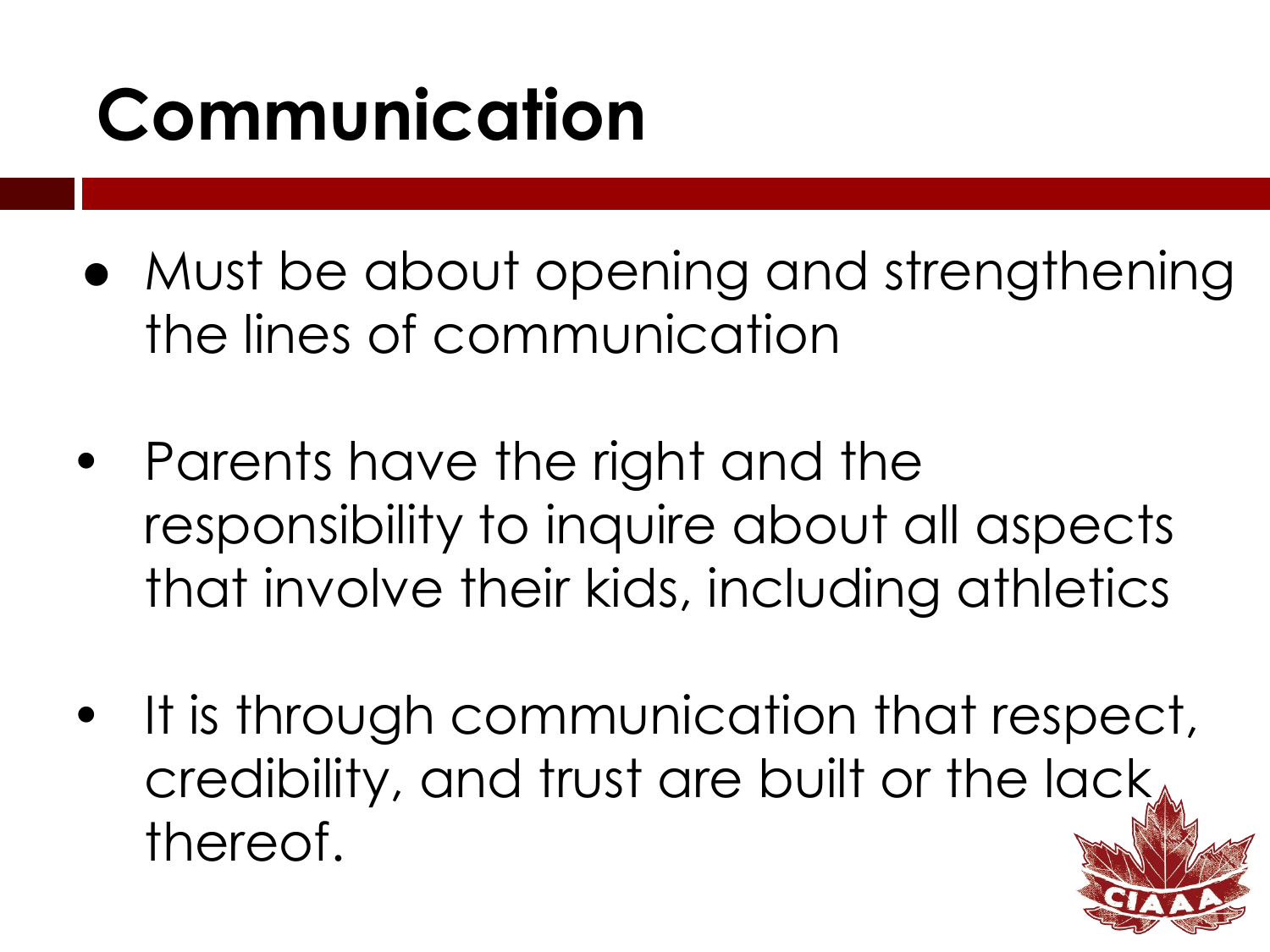### **Open Communication**

• ≠ Disrespectful Words or Actions

• = Genuine Interest and Concerns

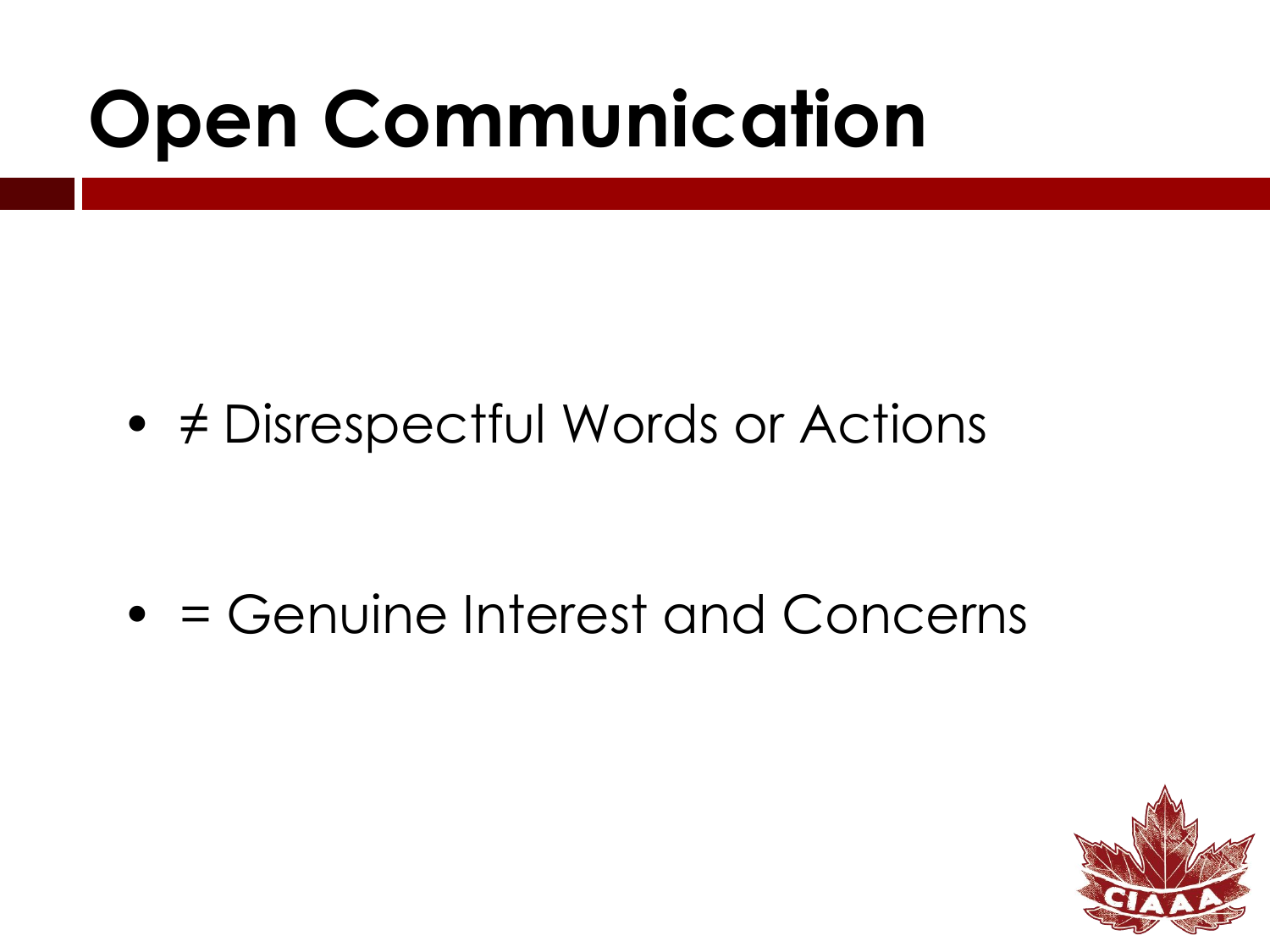### **Communication**

### <u>["It's not what you say, it's](https://www.youtube.com/watch?v=V7HKdEZdBNU&t=11s)</u> [how you say it."](https://www.youtube.com/watch?v=V7HKdEZdBNU&t=11s)

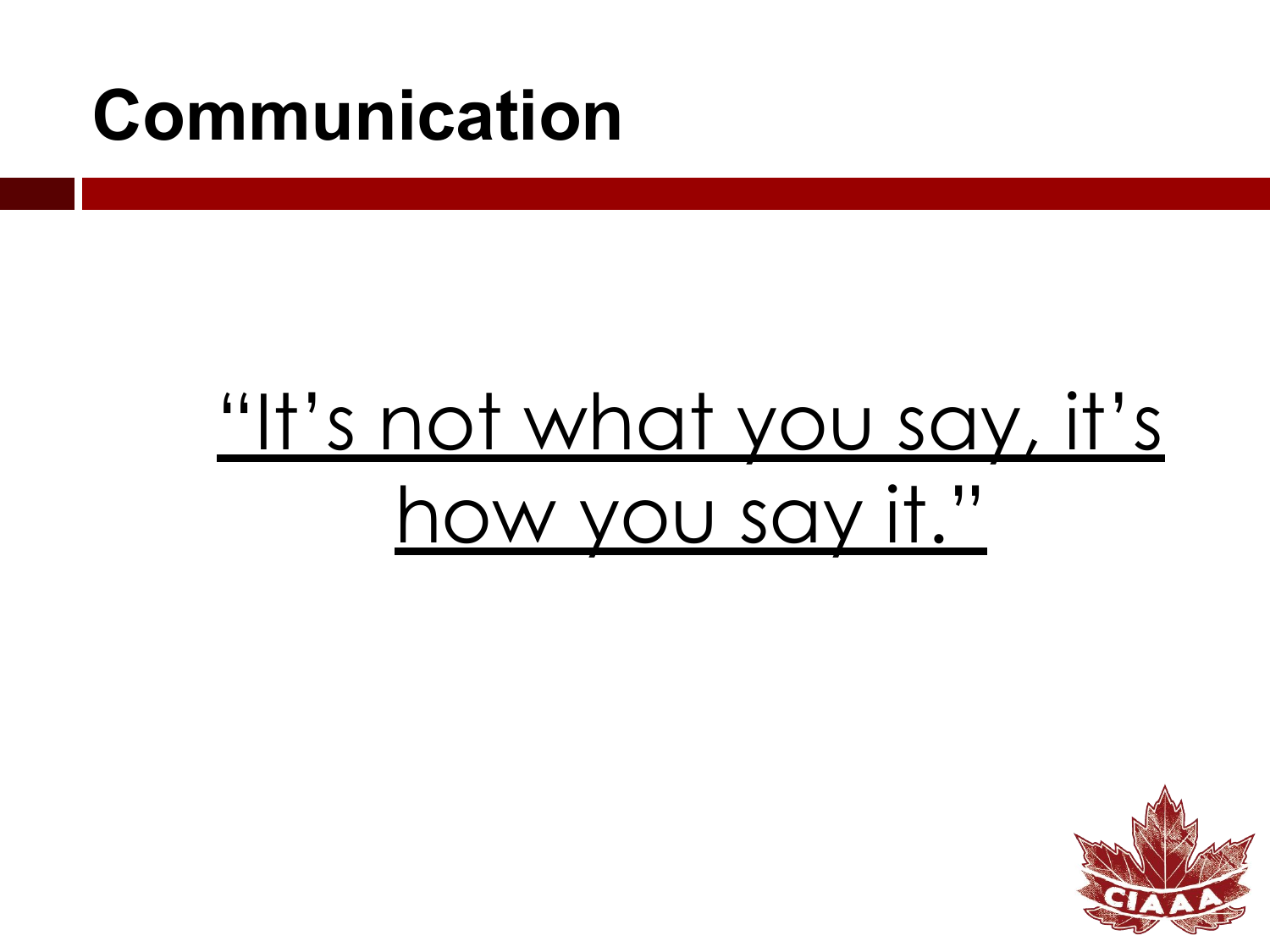### **Parent Engagement**

#### Importance of Parent Engagement

#### Effective Engagement = a better experience for everyone

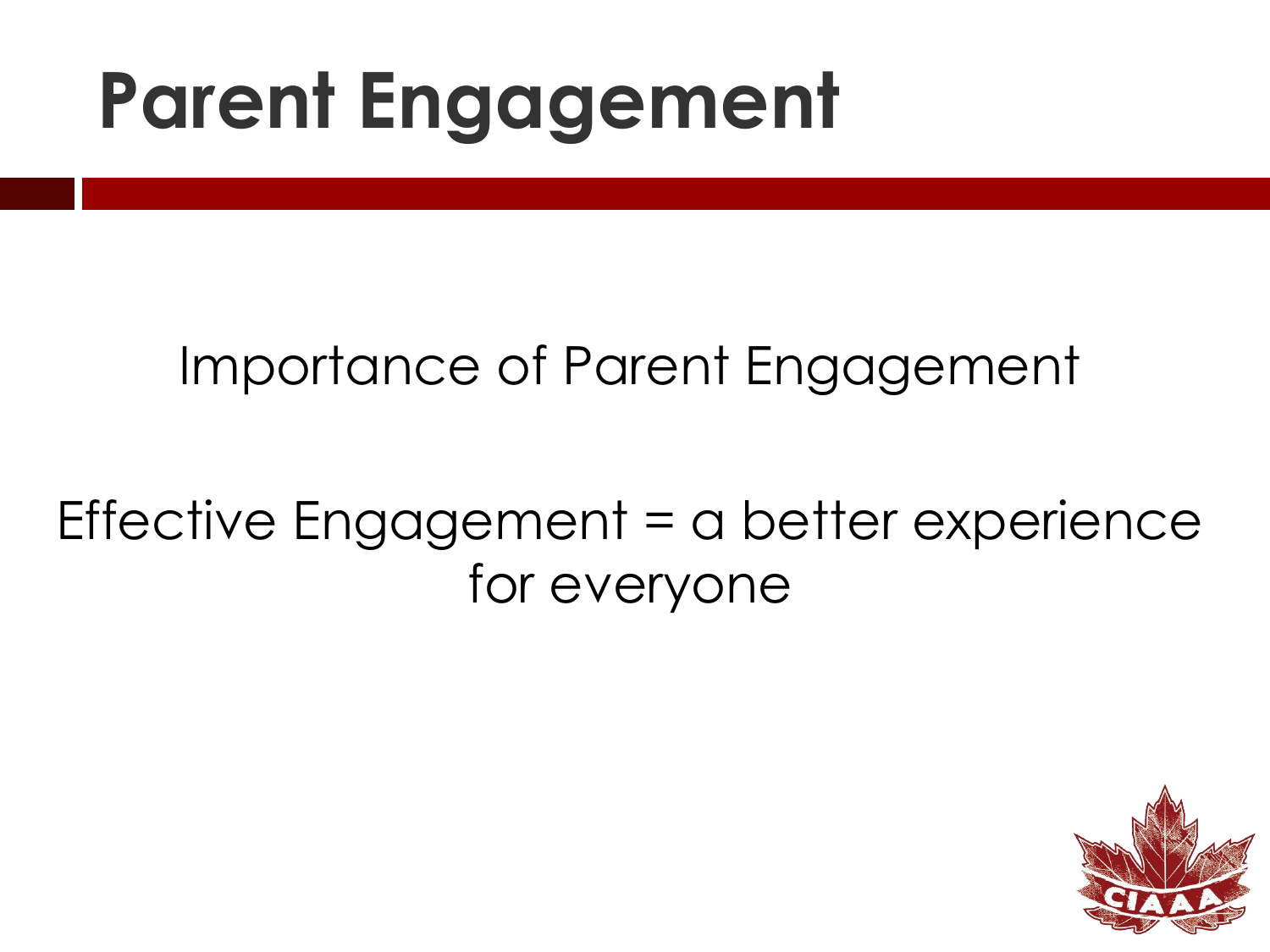

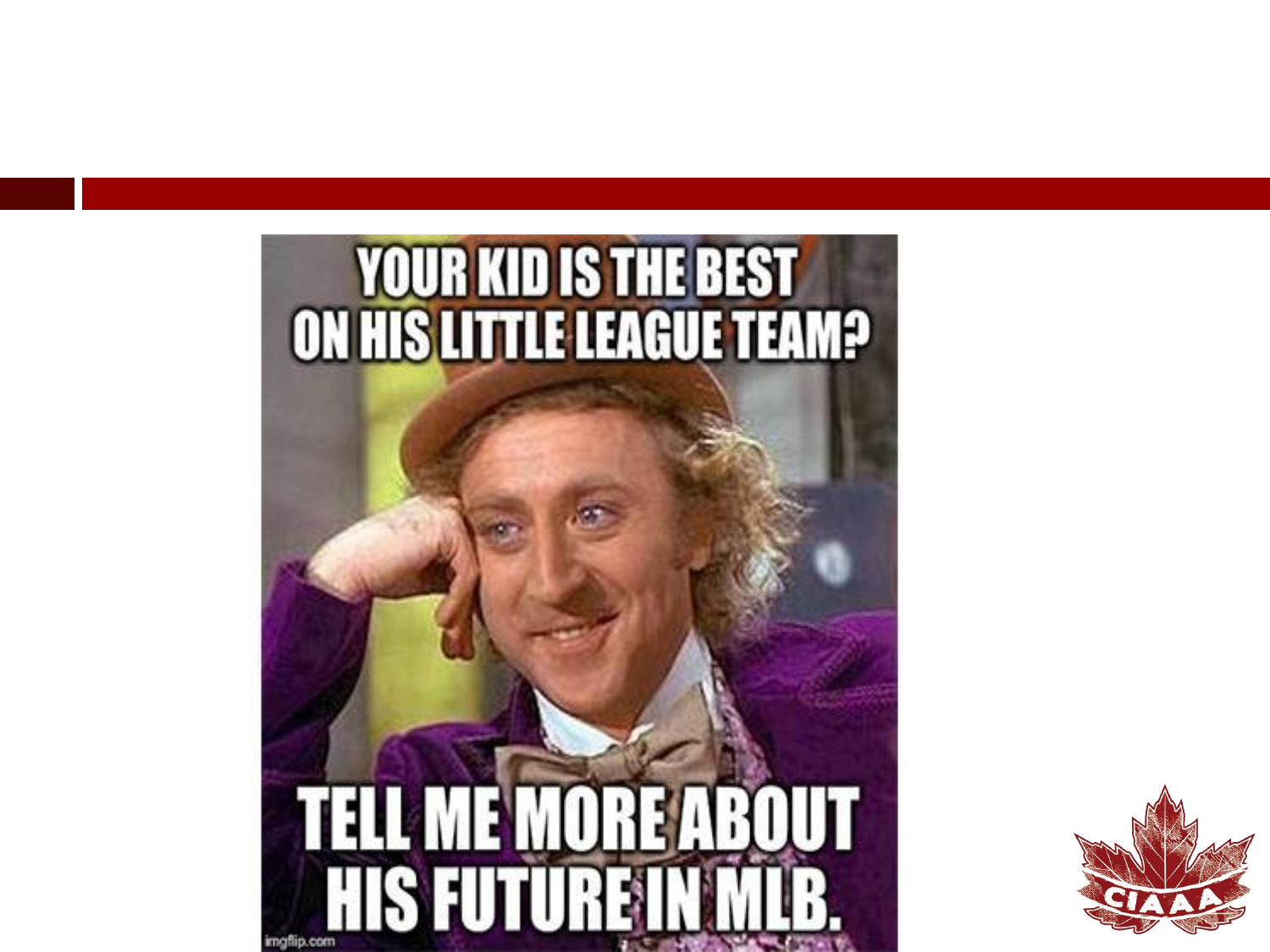# **System of Communication**

Implementing a verbal and non verbal communication system

- Seek out opportunities
- Success will happen if we try to do this purposefully

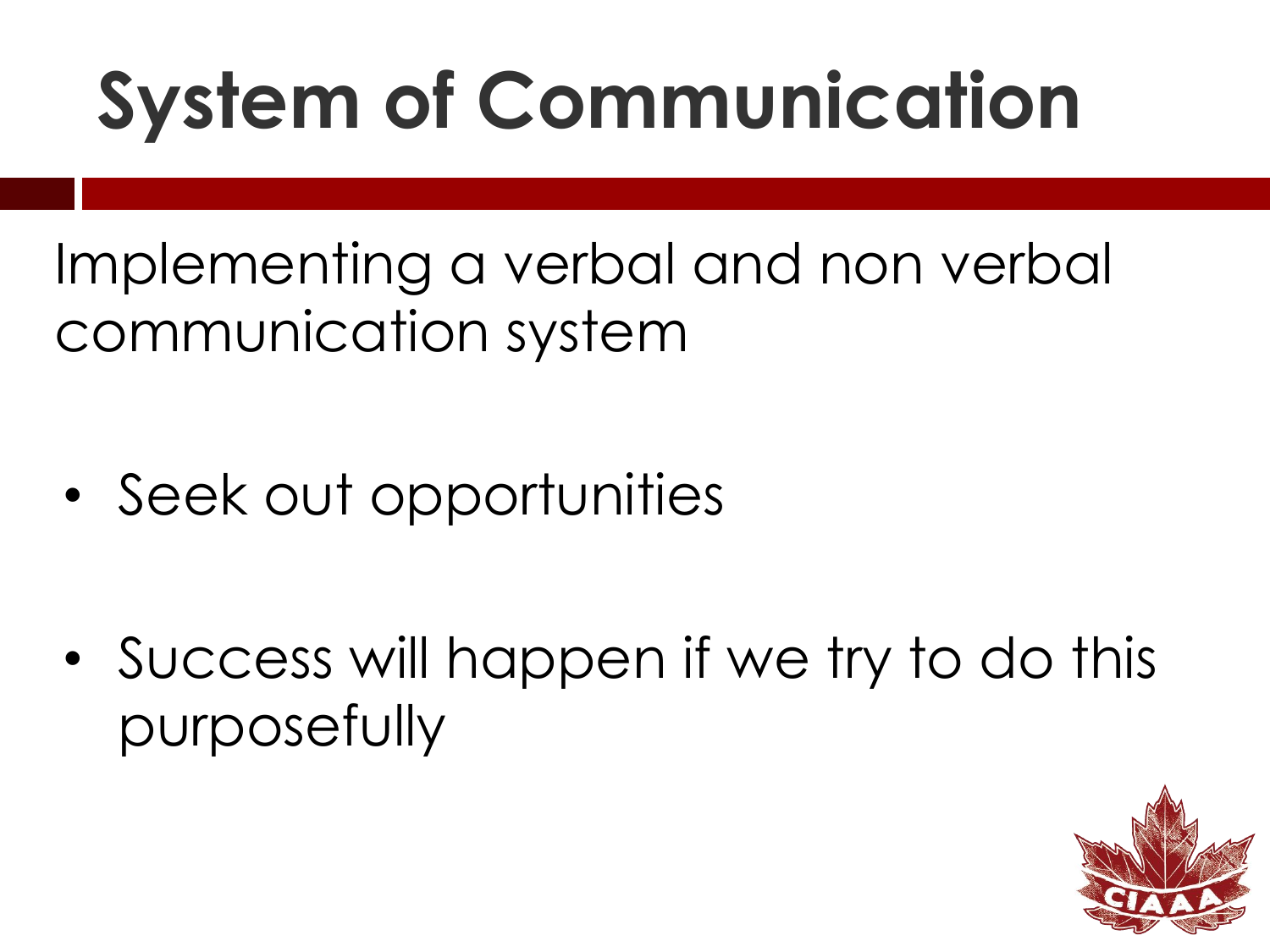## **System of Communication**

#### When should we be communicating

- Pre season
- In season
- End of season

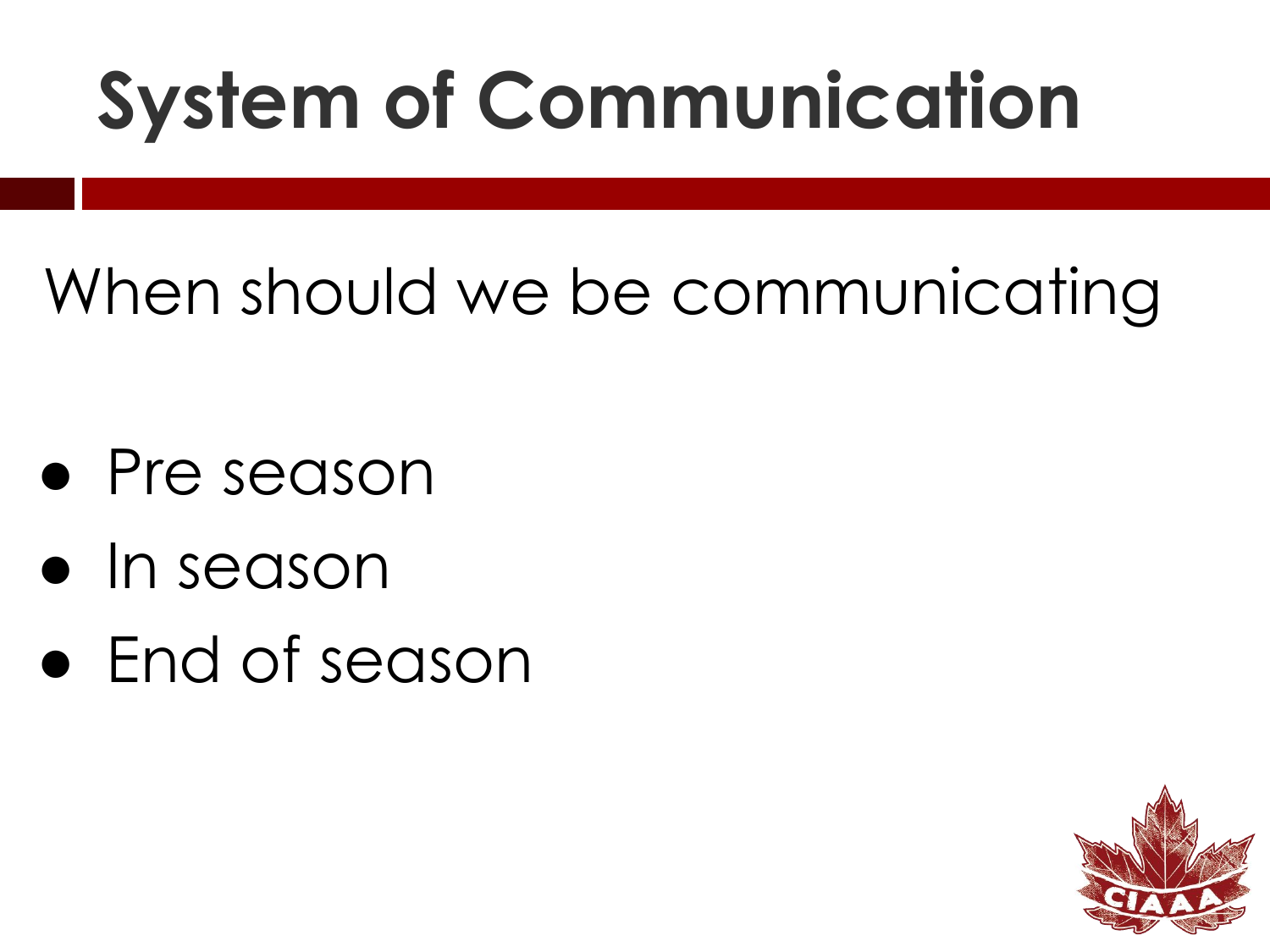## **Pre-Season Communication**

#### Key Tasks

- Define rules and procedures
- Present your coaching philosophy and educational mission through verbal and written forms

**Tryouts** 

- can be emotional and challenging
- clear process of evaluation

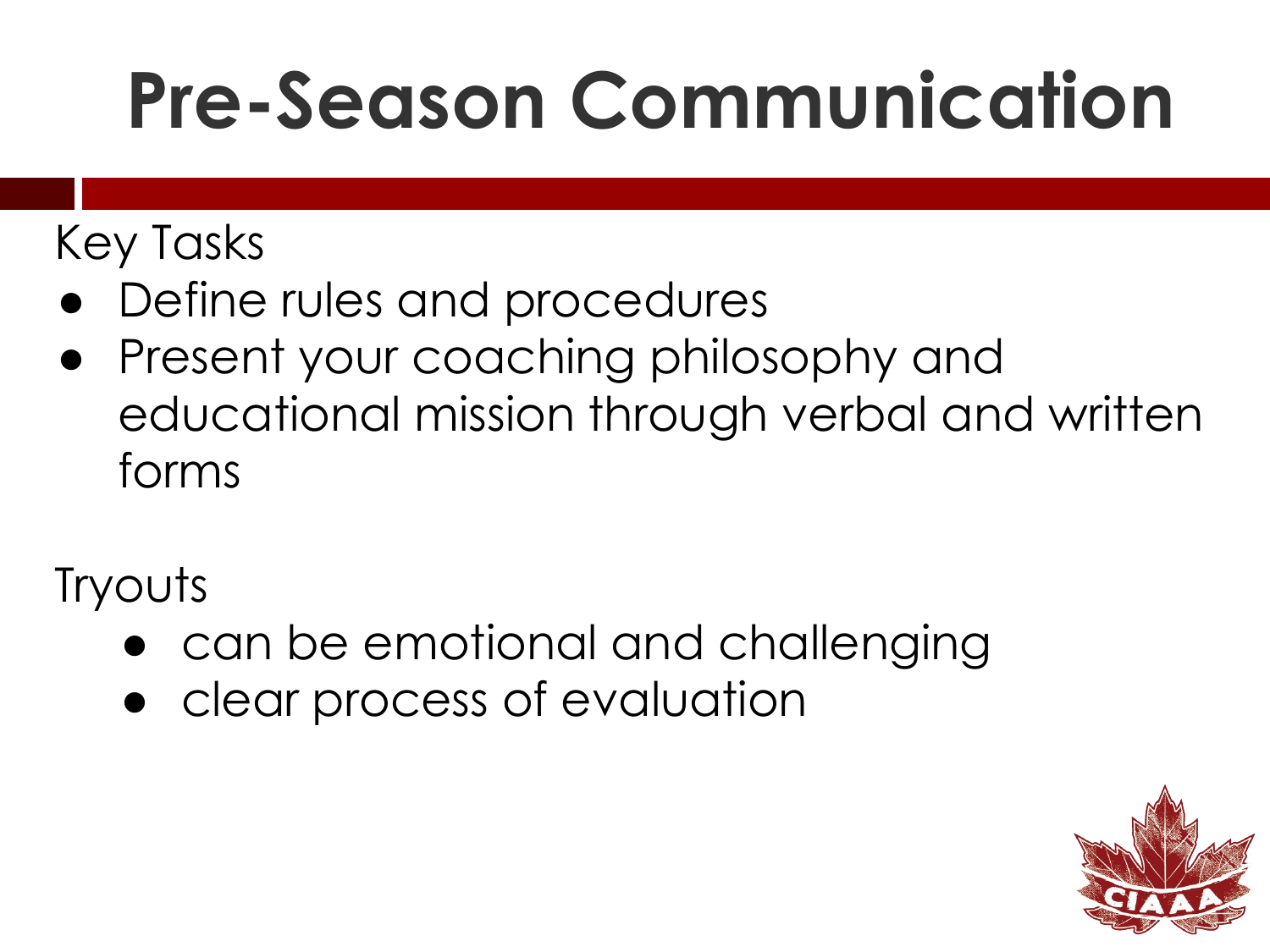## **System of Communication**

"Nobody is more powerful than a passionate leader, particularly in terms of his or her impact on others." -Peter Senge, MIT Professor

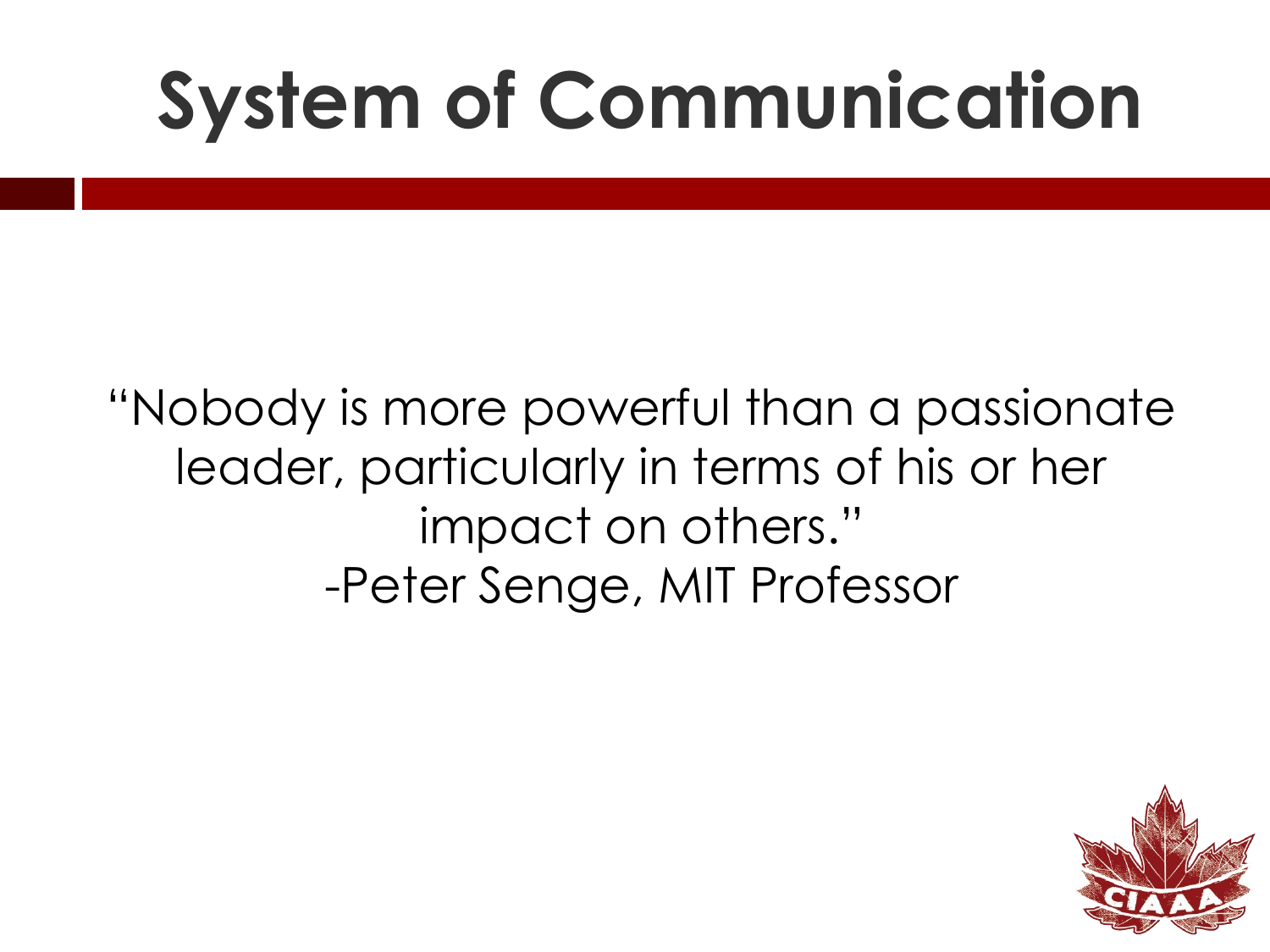## **Pre-Season Communication**

- Mandatory pre season meeting for parents
- Give advance notice
- Educate parents about mission and purpose
- Explain your student centered coaching philosophy

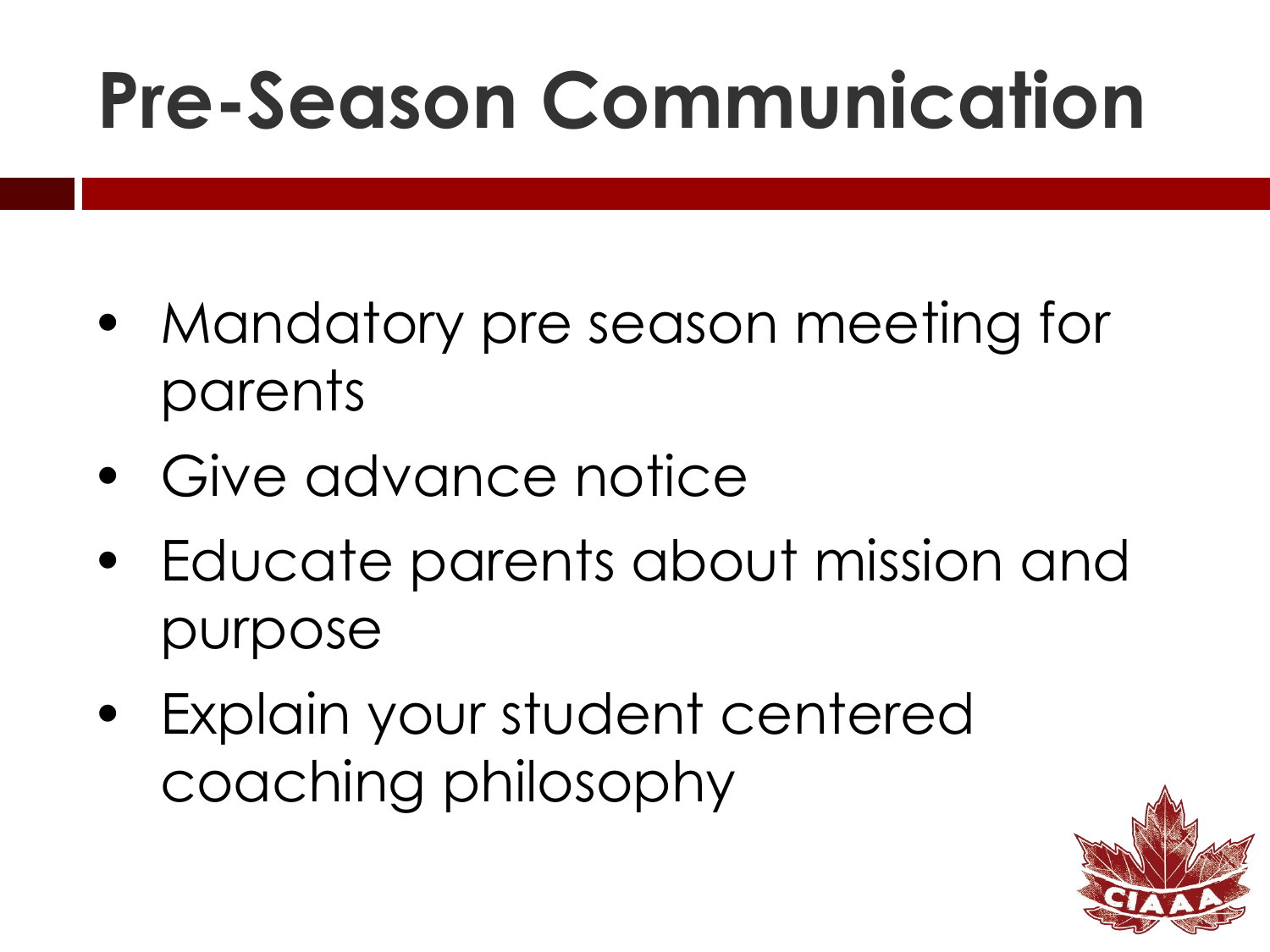# **How would you handle this?**

**SCENARIO 1** - ANTICIPATING A VERY CONTENTIOUS MEETING WITH A CHALLENGING PARENT

**SCENARIO 2** – FACED BY A PARENT MAKING AN UNREASONABLE DEMAND

**SCENARIO 3** – CHALLENGED BY A PARENT CONCERNING YOUR DECISION INVOLVING STARTERS, PLAYING TIME OR EVEN A STUDENT'S POSITION ON THE TEAM?

**SCENARIO 4** – CRITICIZED BY A PARENT WHO MAKES DISPARAGING COMMENTS ABOUT YOUR COACHING OR PROGRAM BEHIND YOUR **BACK?** 

**SCENARIO 5** – CONFRONTED BY AN ANGRY PARENT

**SCENARIO 6** – BLOCKED FROM REACHING YOUR CAR IN THE PARKING LOT AFTER A CONTEST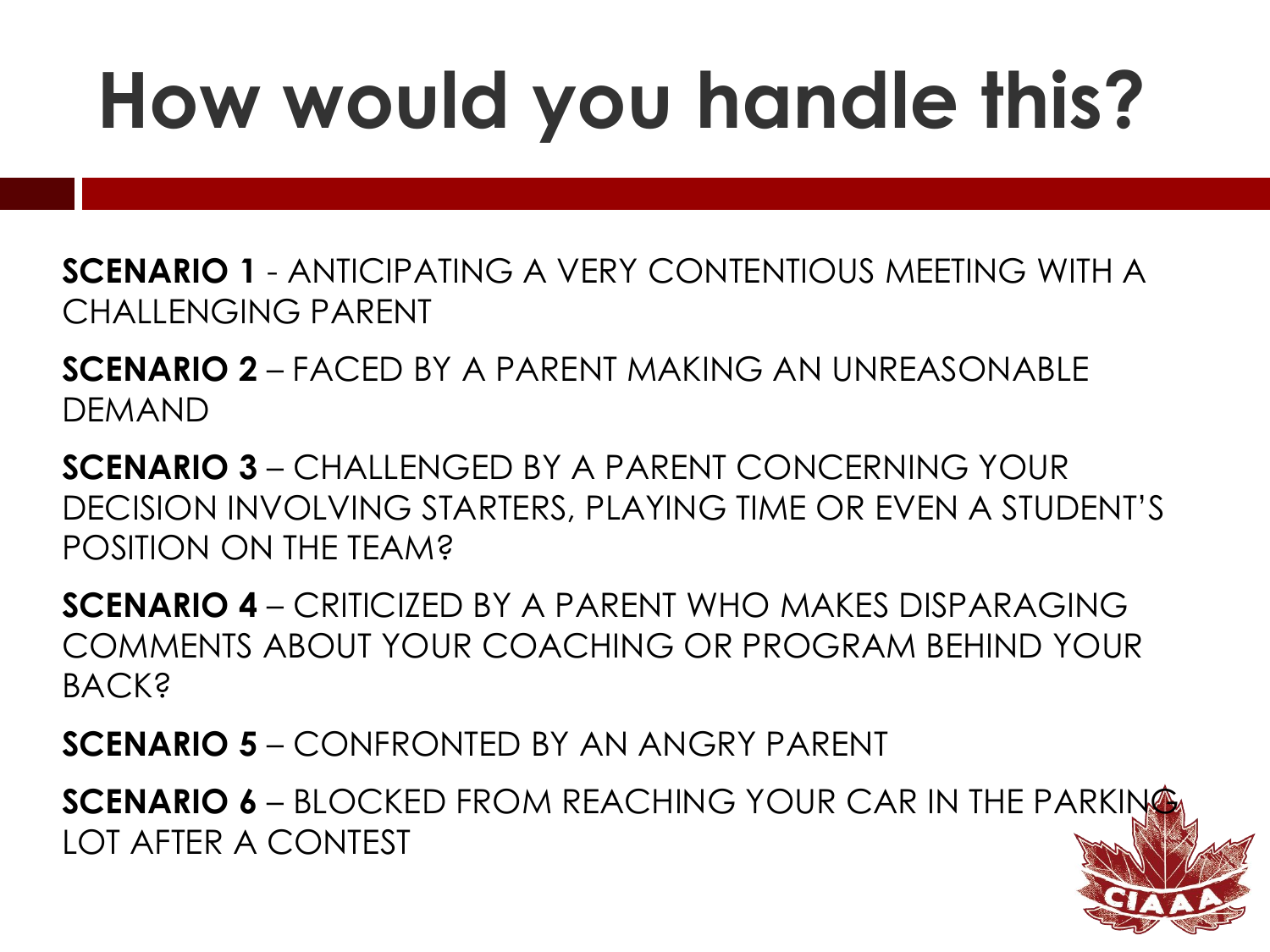## **Dealing with Difficult Parents**

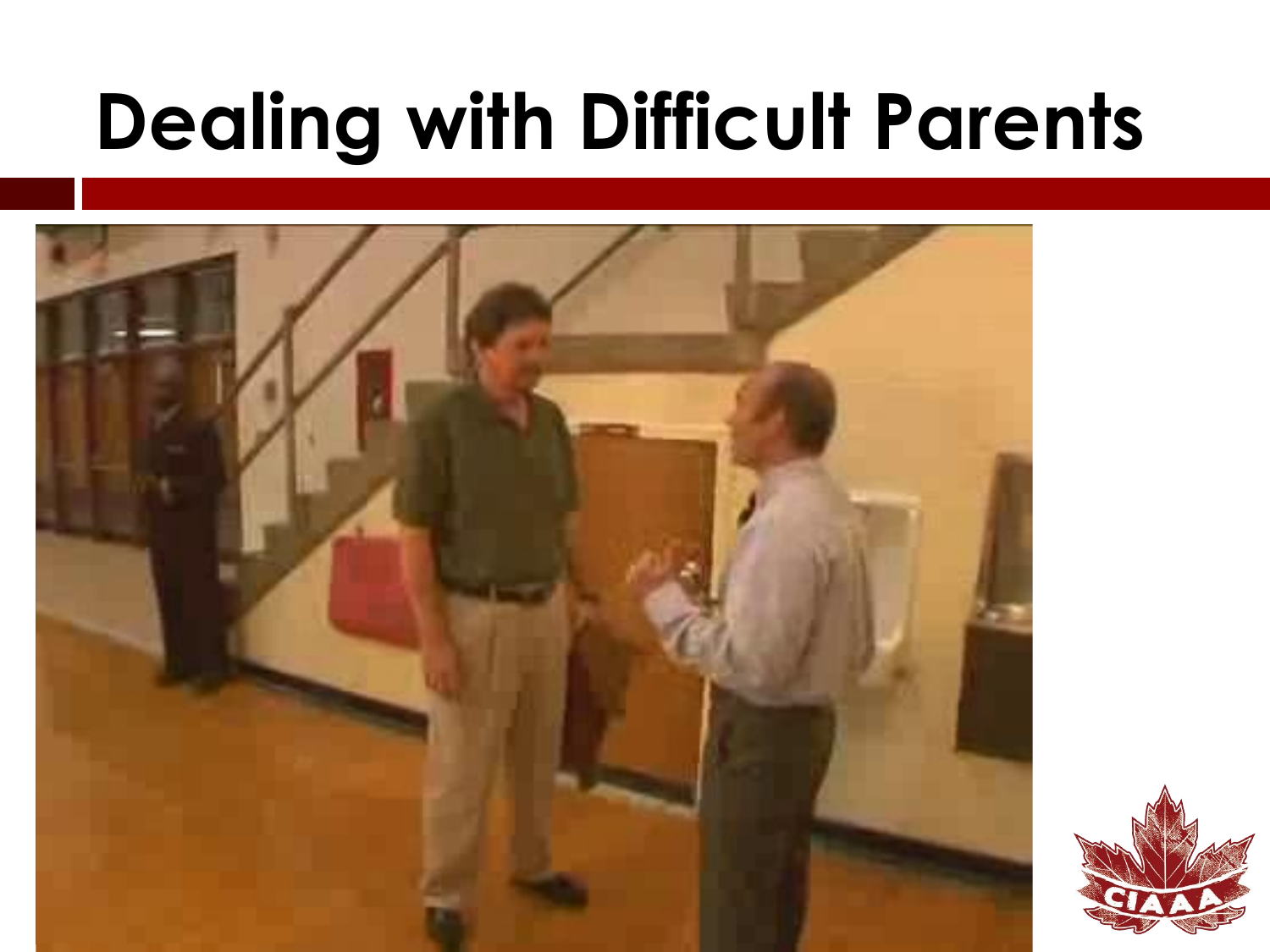# **6 Suggestions**

- Email
- Witnesses
- Feedback
- Avoid Comparisons
- You are not alone
- Stay positive

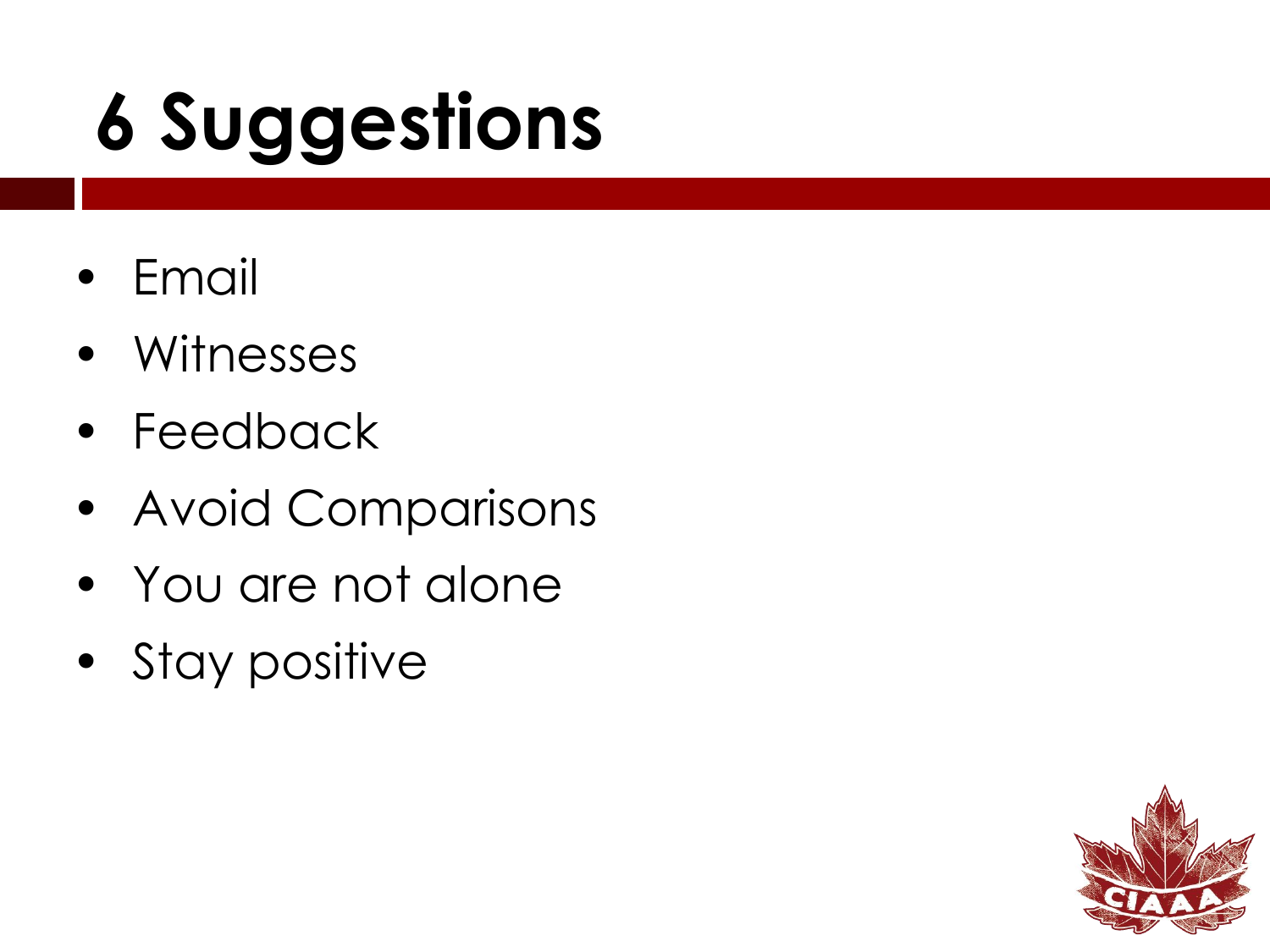## **Keep it in Perspective**

Dear Mom and Dad,

Thanks for screaming at the umpires and other parents the entire game.

You're the best!!!





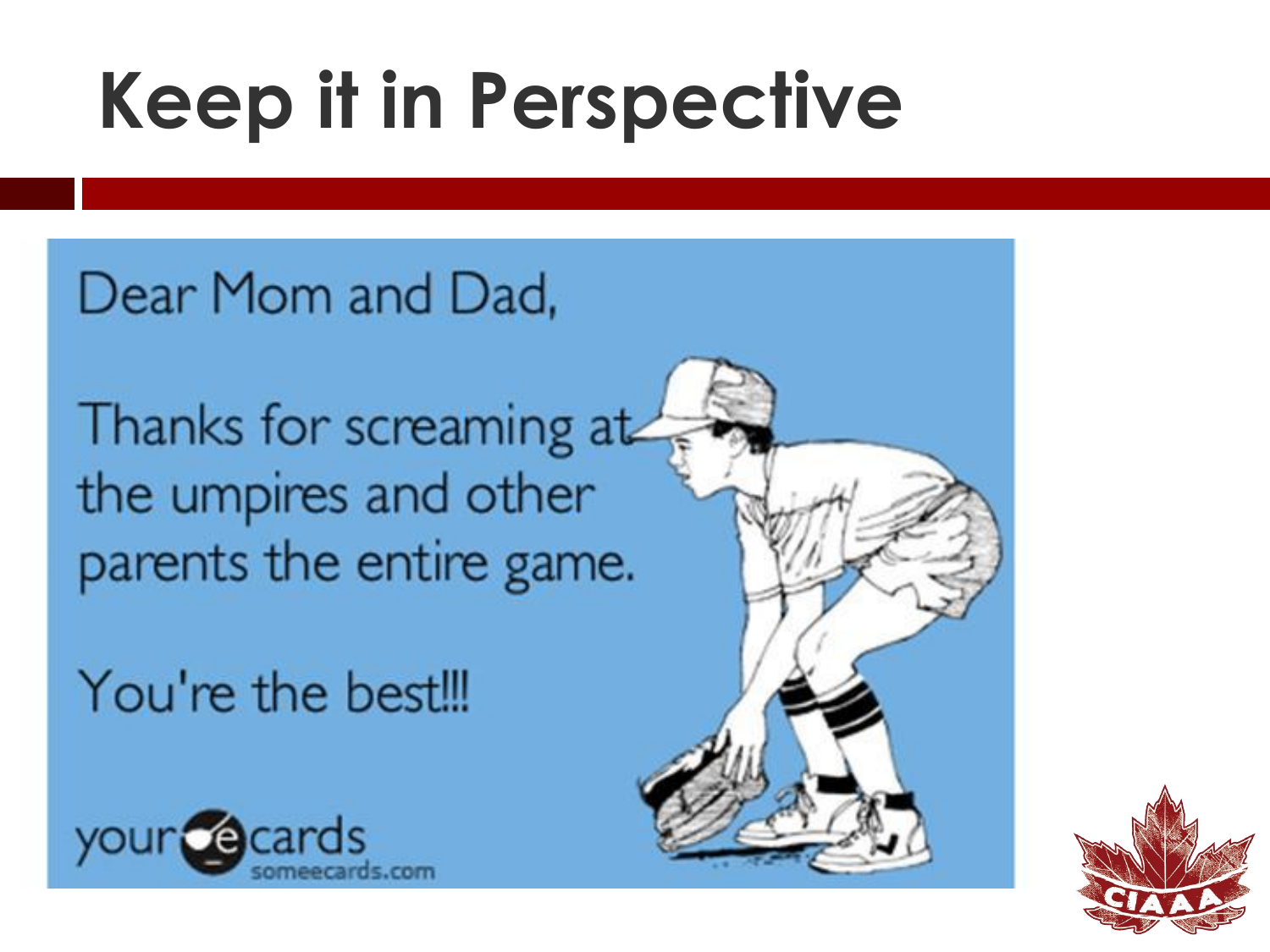"Speak when you are angry and you will make the best speech you will ever regret." -Ambrose Bierce

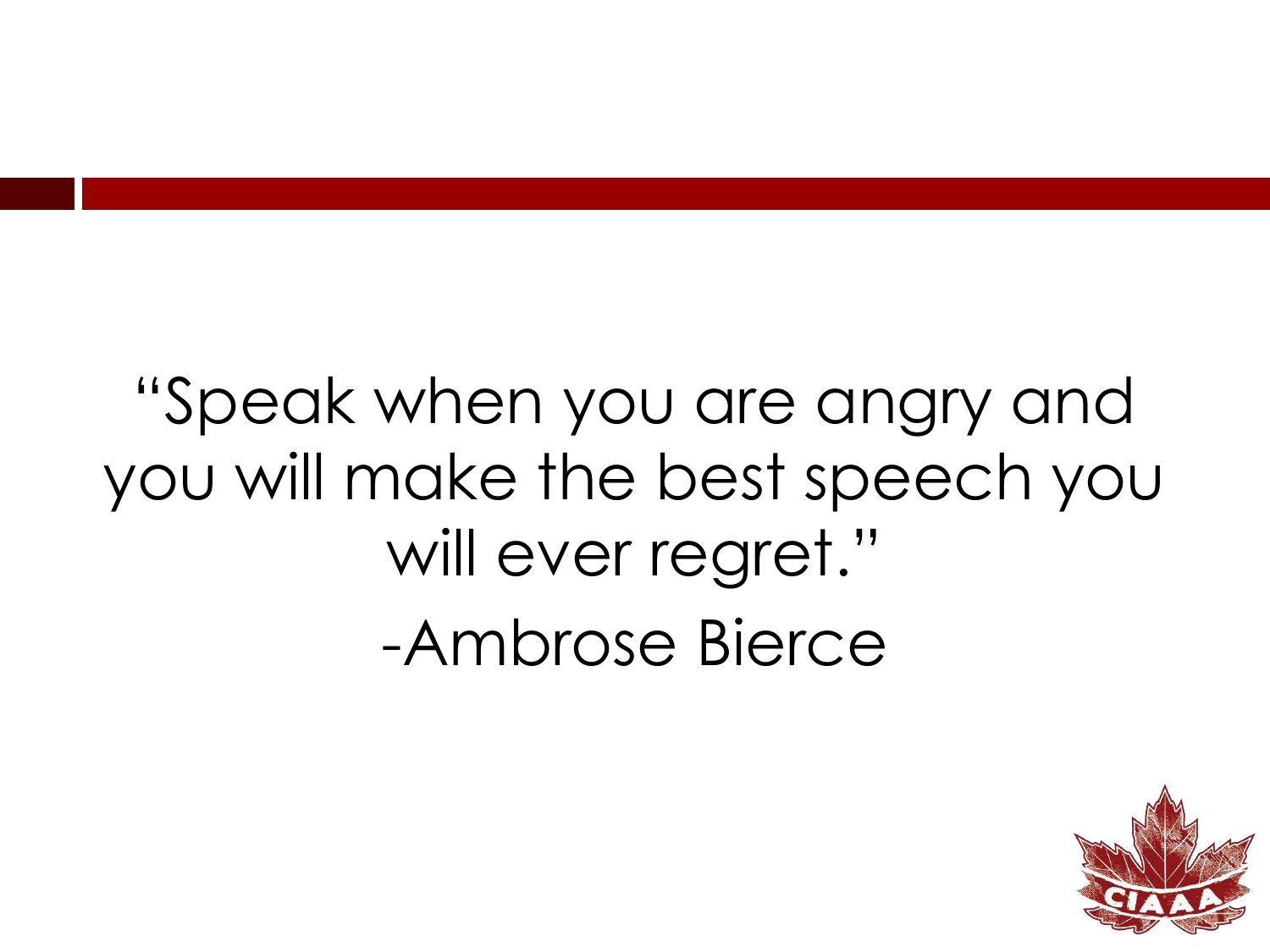### **Resources**

- Coach Relationships
- Guidelines for expressing concerns to a coach
- Fifteen tips for dealing with difficult parents
- Sample: Coach's Guidelines for Preseason Meetings
- NFHS Pre-season Meeting Handbook
- Coach-Parent Communication Guide
- Expectations for Parents and Fans at Indoor Contests
- Sample Sportsmanlike Expectations
- Code of Conduct
- Coaches Stop Dealing With the Parents Start Engaging
- LTP 714C: Preventing, Managing, and Transforming Challenging Behaviour